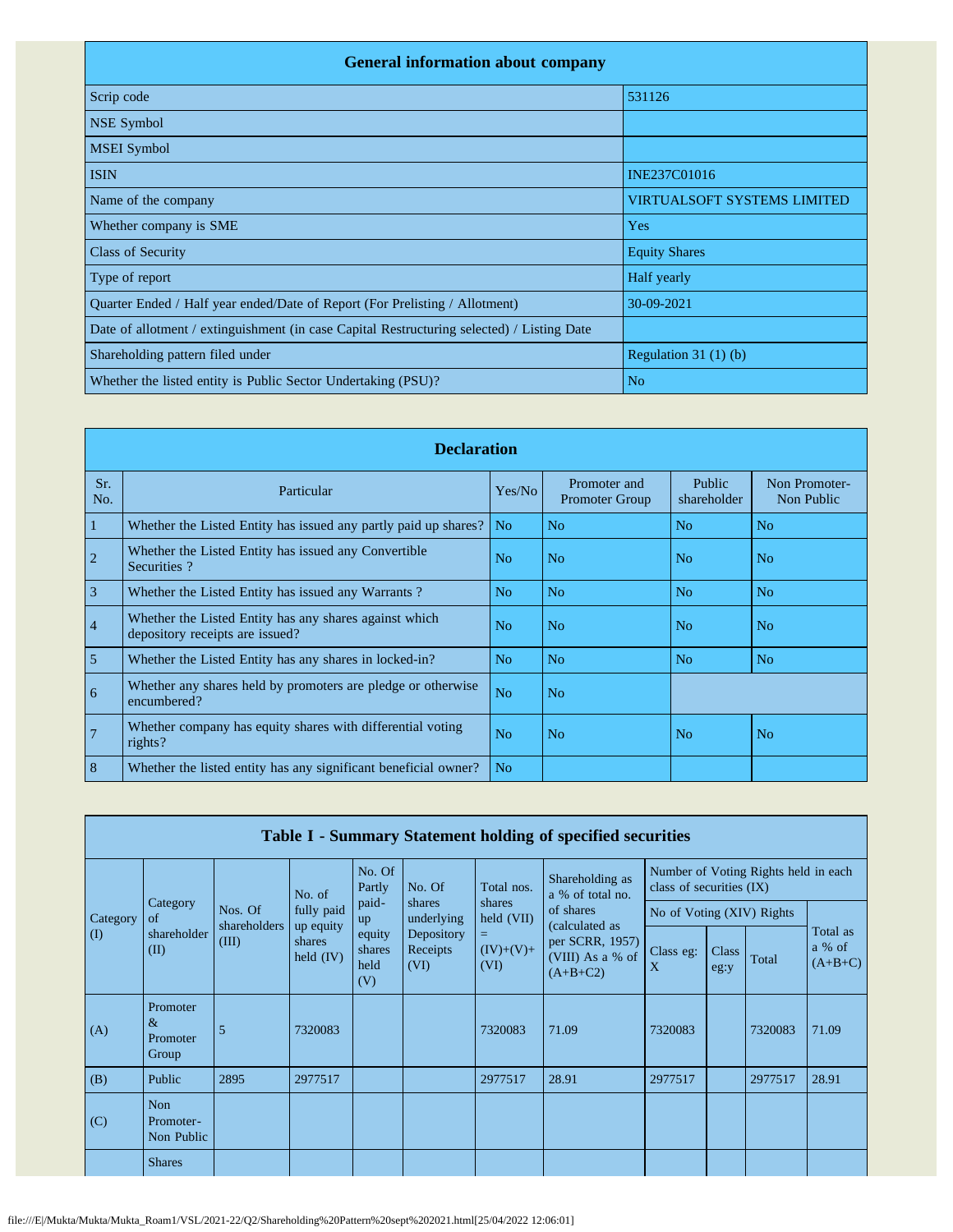| (C1) | underlying<br><b>DRs</b>                              |      |          |  |          |     |          |                |  |
|------|-------------------------------------------------------|------|----------|--|----------|-----|----------|----------------|--|
| (C2) | <b>Shares</b><br>held by<br>Employee<br><b>Trusts</b> |      |          |  |          |     |          |                |  |
|      | Total                                                 | 2900 | 10297600 |  | 10297600 | 100 | 10297600 | 10297600   100 |  |

|                   | Table I - Summary Statement holding of specified securities                                       |                                  |                                                           |                                                                                    |                                                                                          |            |                                                                               |            |                                                         |                              |  |  |  |
|-------------------|---------------------------------------------------------------------------------------------------|----------------------------------|-----------------------------------------------------------|------------------------------------------------------------------------------------|------------------------------------------------------------------------------------------|------------|-------------------------------------------------------------------------------|------------|---------------------------------------------------------|------------------------------|--|--|--|
| Category          | No. Of<br>No. of<br><b>Shares</b><br><b>Shares</b><br>Category<br>Underlying<br>of<br>Outstanding | Underlying                       | No. Of Shares<br>Underlying<br>Outstanding<br>convertible | Shareholding, as a %<br>assuming full<br>conversion of<br>convertible securities ( | Number of<br>Locked in<br>shares (XII)                                                   |            | Number of<br><b>Shares</b><br>pledged or<br>otherwise<br>encumbered<br>(XIII) |            | Number of<br>equity shares<br>held in                   |                              |  |  |  |
| $\textcircled{1}$ | shareholder<br>(II)                                                                               | convertible<br>securities<br>(X) | Outstanding<br>Warrants<br>$(X_i)$                        | securities and<br>No. Of<br>Warrants (Xi)<br>(a)                                   | as a percentage of<br>diluted share capital)<br>$(XI)=(VII)+(X)$ As a<br>% of $(A+B+C2)$ | No.<br>(a) | As a<br>$%$ of<br>total<br><b>Shares</b><br>held<br>(b)                       | No.<br>(a) | As a<br>$%$ of<br>total<br><b>Shares</b><br>held<br>(b) | dematerialized<br>form (XIV) |  |  |  |
| (A)               | Promoter<br>$\&$<br>Promoter<br>Group                                                             |                                  |                                                           |                                                                                    | 71.09                                                                                    |            |                                                                               |            |                                                         | 7320083                      |  |  |  |
| (B)               | Public                                                                                            |                                  |                                                           |                                                                                    | 28.91                                                                                    |            |                                                                               |            |                                                         | 2451961                      |  |  |  |
| (C)               | <b>Non</b><br>Promoter-<br>Non Public                                                             |                                  |                                                           |                                                                                    |                                                                                          |            |                                                                               |            |                                                         |                              |  |  |  |
| (C1)              | <b>Shares</b><br>underlying<br><b>DRs</b>                                                         |                                  |                                                           |                                                                                    |                                                                                          |            |                                                                               |            |                                                         |                              |  |  |  |
| (C2)              | Shares held<br>by<br>Employee<br><b>Trusts</b>                                                    |                                  |                                                           |                                                                                    |                                                                                          |            |                                                                               |            |                                                         |                              |  |  |  |
|                   | Total                                                                                             |                                  |                                                           |                                                                                    | 100                                                                                      |            |                                                                               |            |                                                         | 9772044                      |  |  |  |

| Table II - Statement showing shareholding pattern of the Promoter and Promoter Group |                                                                                      |                         |                                    |                                       |                                              |                                   |                                                                            |                           |                                                                               |         |                                       |
|--------------------------------------------------------------------------------------|--------------------------------------------------------------------------------------|-------------------------|------------------------------------|---------------------------------------|----------------------------------------------|-----------------------------------|----------------------------------------------------------------------------|---------------------------|-------------------------------------------------------------------------------|---------|---------------------------------------|
|                                                                                      |                                                                                      |                         |                                    | No.<br>Of                             | Shareholding<br>as a % of                    |                                   | each class of securities (IX)                                              |                           | Number of Voting Rights held in<br>Total<br>of<br>Total<br>3490083<br>3830000 |         |                                       |
|                                                                                      | Category $\&$                                                                        | Nos. Of                 | No. of<br>fully paid               | No. Of<br>Partly<br>shares<br>paid-   | Total nos.<br>shares                         | total no. of<br>shares            |                                                                            |                           | No of Voting (XIV) Rights                                                     |         |                                       |
| Sr.                                                                                  | Name of the<br>Shareholders (I)                                                      | shareholders  <br>(III) | up equity<br>shares<br>held $(IV)$ | up<br>equity<br>shares<br>held<br>(V) | underlying<br>Depository<br>Receipts<br>(VI) | held (VII)<br>$(IV)+(V)+$<br>(VI) | (calculated)<br>as per<br>SCRR.<br>1957) (VIII)<br>As a % of<br>$(A+B+C2)$ | Class eg:<br>$\mathbf{X}$ | Class<br>eg:y                                                                 |         | as a $%$<br>Total<br>Voting<br>rights |
| $\overline{A}$                                                                       | Table II - Statement showing shareholding pattern of the Promoter and Promoter Group |                         |                                    |                                       |                                              |                                   |                                                                            |                           |                                                                               |         |                                       |
| (1)                                                                                  | Indian                                                                               |                         |                                    |                                       |                                              |                                   |                                                                            |                           |                                                                               |         |                                       |
| (a)                                                                                  | Individuals/Hindu<br>undivided Family                                                | $\overline{\mathbf{3}}$ | 3490083                            |                                       |                                              | 3490083                           | 33.89                                                                      | 3490083                   |                                                                               |         | 33.89                                 |
| (d)                                                                                  | Any Other<br>(specify)                                                               |                         | 3830000                            |                                       |                                              | 3830000                           | 37.19                                                                      | 3830000                   |                                                                               |         | 37.19                                 |
| Sub-Total $(A)(1)$                                                                   |                                                                                      | 5                       | 7320083                            |                                       |                                              | 7320083                           | 71.09                                                                      | 7320083                   |                                                                               | 7320083 | 71.09                                 |
|                                                                                      |                                                                                      |                         |                                    |                                       |                                              |                                   |                                                                            |                           |                                                                               |         |                                       |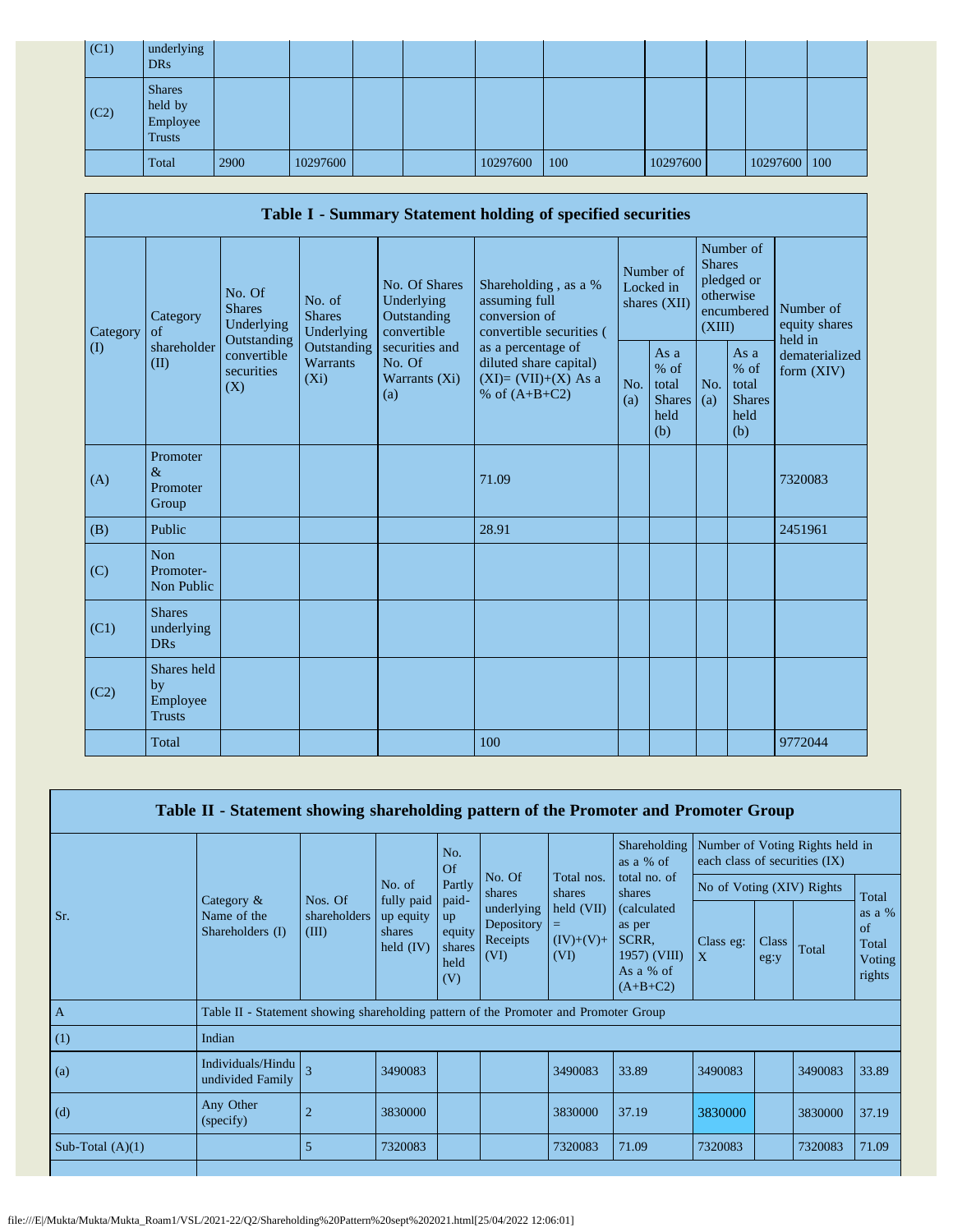| (2)                                                                         | Foreign                                                                                                             |              |          |  |          |       |          |          |       |
|-----------------------------------------------------------------------------|---------------------------------------------------------------------------------------------------------------------|--------------|----------|--|----------|-------|----------|----------|-------|
| Total Shareholding of<br>Promoter and Promoter<br>Group $(A)=(A)(1)+(A)(2)$ |                                                                                                                     | 5            | 7320083  |  | 7320083  | 71.09 | 7320083  | 7320083  | 71.09 |
| $\, {\bf B}$                                                                | Table III - Statement showing shareholding pattern of the Public shareholder                                        |              |          |  |          |       |          |          |       |
| (1)                                                                         | <b>Institutions</b>                                                                                                 |              |          |  |          |       |          |          |       |
| (f)                                                                         | Financial<br>Institutions/<br><b>Banks</b>                                                                          | 1            | 50000    |  | 50000    | 0.49  | 50000    | 50000    | 0.49  |
| Sub-Total $(B)(1)$                                                          |                                                                                                                     | $\mathbf{1}$ | 50000    |  | 50000    | 0.49  | 50000    | 50000    | 0.49  |
| (3)                                                                         | Non-institutions                                                                                                    |              |          |  |          |       |          |          |       |
| (a(i))                                                                      | Individuals -<br>i.Individual<br>shareholders<br>holding nominal<br>share capital up<br>to Rs. 2 lakhs.             | 2796         | 1121053  |  | 1121053  | 10.89 | 1121053  | 1121053  | 10.89 |
| (a(ii))                                                                     | Individuals - ii.<br>Individual<br>shareholders<br>holding nominal<br>share capital in<br>excess of Rs. 2<br>lakhs. | 13           | 1572644  |  | 1572644  | 15.27 | 1572644  | 1572644  | 15.27 |
| (e)                                                                         | Any Other<br>(specify)                                                                                              | 85           | 233820   |  | 233820   | 2.27  | 233820   | 233820   | 2.27  |
| Sub-Total $(B)(3)$                                                          |                                                                                                                     | 2894         | 2927517  |  | 2927517  | 28.43 | 2927517  | 2927517  | 28.43 |
| <b>Total Public</b><br>Shareholding<br>$(B)=(B)(1)+(B)(2)+(B)(3)$           |                                                                                                                     | 2895         | 2977517  |  | 2977517  | 28.91 | 2977517  | 2977517  | 28.91 |
| ${\bf C}$                                                                   | Table IV - Statement showing shareholding pattern of the Non Promoter- Non Public shareholder                       |              |          |  |          |       |          |          |       |
| Total $(A+B+C2)$                                                            |                                                                                                                     | 2900         | 10297600 |  | 10297600 | 100   | 10297600 | 10297600 | 100   |
| Total $(A+B+C)$                                                             |                                                                                                                     | 2900         | 10297600 |  | 10297600 | 100   | 10297600 | 10297600 | 100   |

|                       |                                                      |                                       |                                                           | Table II - Statement showing shareholding pattern of the Promoter and Promoter Group      |                                        |                                                           |                                                                               |                                                       |                                       |
|-----------------------|------------------------------------------------------|---------------------------------------|-----------------------------------------------------------|-------------------------------------------------------------------------------------------|----------------------------------------|-----------------------------------------------------------|-------------------------------------------------------------------------------|-------------------------------------------------------|---------------------------------------|
| Sr.                   | No. Of<br><b>Shares</b><br>Underlying<br>Outstanding | No. of<br><b>Shares</b><br>Underlying | No. Of Shares<br>Underlying<br>Outstanding<br>convertible | Shareholding, as a<br>% assuming full<br>conversion of<br>convertible securities          | Number of<br>Locked in<br>shares (XII) |                                                           | Number of<br><b>Shares</b><br>pledged or<br>otherwise<br>encumbered<br>(XIII) |                                                       | Number of<br>equity shares<br>held in |
|                       | convertible<br>securities<br>(X)                     | Outstanding<br>Warrants<br>$(X_i)$    | securities and<br>No. Of<br>Warrants $(X_i)$<br>(a)       | (as a percentage of<br>diluted share capital)<br>$(XI)=(VII)+(X) As$<br>a % of $(A+B+C2)$ | No.<br>(a)                             | As $a$<br>$%$ of<br>total<br><b>Shares</b><br>held<br>(b) | No.<br>(a)                                                                    | As a<br>% of<br>total<br><b>Shares</b><br>held<br>(b) | dematerialized<br>form $(XIV)$        |
| $\mathbf{A}$          |                                                      |                                       |                                                           | Table II - Statement showing shareholding pattern of the Promoter and Promoter Group      |                                        |                                                           |                                                                               |                                                       |                                       |
| (1)                   | Indian                                               |                                       |                                                           |                                                                                           |                                        |                                                           |                                                                               |                                                       |                                       |
| (a)                   |                                                      |                                       |                                                           | 33.89                                                                                     |                                        |                                                           |                                                                               |                                                       | 3490083                               |
| (d)                   |                                                      |                                       |                                                           | 37.19                                                                                     |                                        |                                                           |                                                                               |                                                       | 3830000                               |
| Sub-Total $(A)(1)$    |                                                      |                                       |                                                           | 71.09                                                                                     |                                        |                                                           |                                                                               |                                                       | 7320083                               |
| (2)                   | Foreign                                              |                                       |                                                           |                                                                                           |                                        |                                                           |                                                                               |                                                       |                                       |
| Total Shareholding of |                                                      |                                       |                                                           |                                                                                           |                                        |                                                           |                                                                               |                                                       |                                       |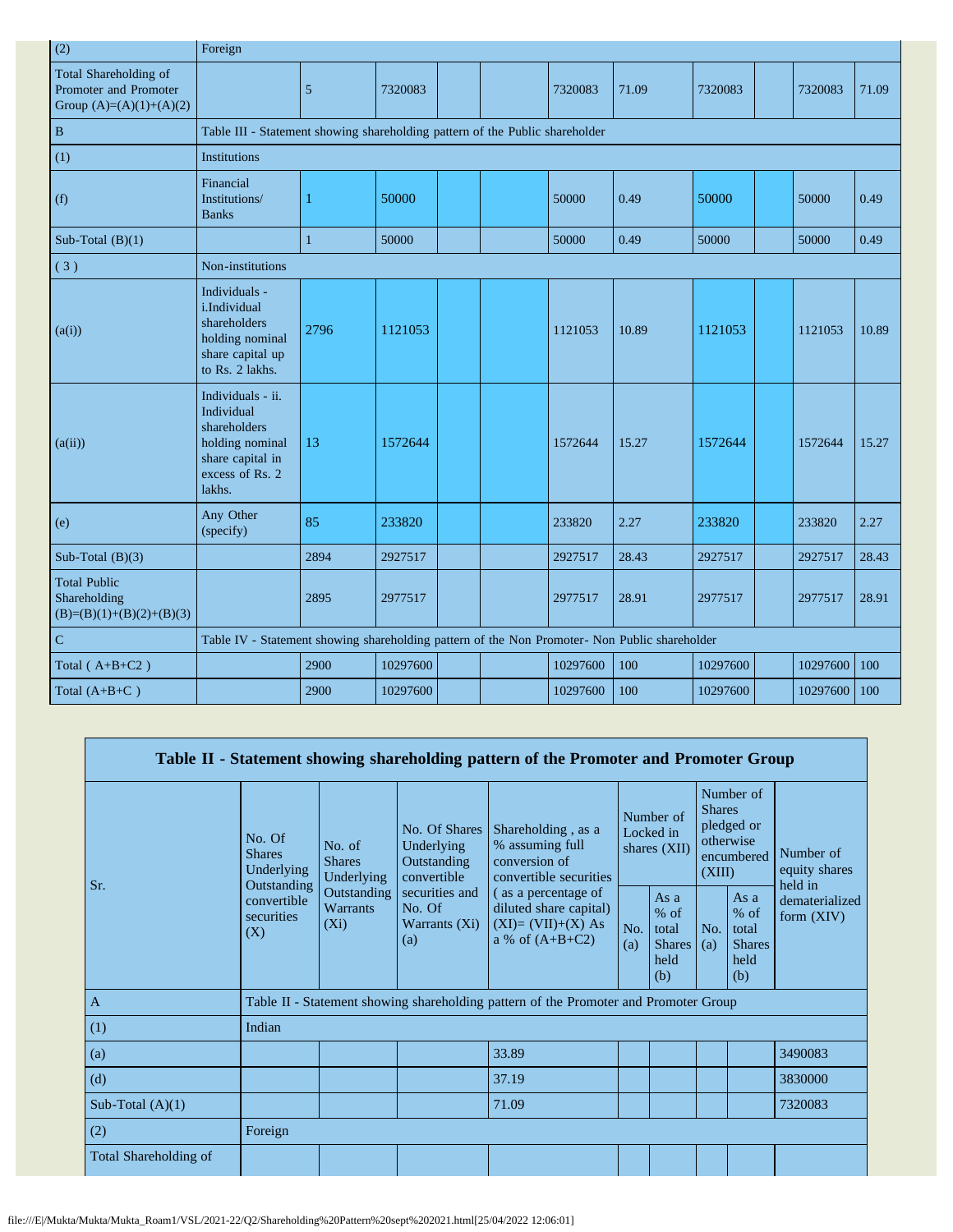| Promoter and Promoter<br>Group $(A)=(A)(1)+(A)(2)$                |                     |  | 71.09                                                                                         |  |  | 7320083 |
|-------------------------------------------------------------------|---------------------|--|-----------------------------------------------------------------------------------------------|--|--|---------|
| $\, {\bf B}$                                                      |                     |  | Table III - Statement showing shareholding pattern of the Public shareholder                  |  |  |         |
| (1)                                                               | <b>Institutions</b> |  |                                                                                               |  |  |         |
| (f)                                                               |                     |  | 0.49                                                                                          |  |  | 50000   |
| Sub-Total $(B)(1)$                                                |                     |  | 0.49                                                                                          |  |  | 50000   |
| (3)                                                               | Non-institutions    |  |                                                                                               |  |  |         |
| (a(i))                                                            |                     |  | 10.89                                                                                         |  |  | 753297  |
| (a(ii))                                                           |                     |  | 15.27                                                                                         |  |  | 1572644 |
| (e)                                                               |                     |  | 2.27                                                                                          |  |  | 76020   |
| Sub-Total $(B)(3)$                                                |                     |  | 28.43                                                                                         |  |  | 2401961 |
| <b>Total Public</b><br>Shareholding<br>$(B)=(B)(1)+(B)(2)+(B)(3)$ |                     |  | 28.91                                                                                         |  |  | 2451961 |
| $\mathbf C$                                                       |                     |  | Table IV - Statement showing shareholding pattern of the Non Promoter- Non Public shareholder |  |  |         |
| Total $(A+B+C2)$                                                  |                     |  | 100                                                                                           |  |  | 9772044 |
| Total $(A+B+C)$                                                   |                     |  | 100                                                                                           |  |  | 9772044 |

| <b>Individuals/Hindu undivided Family</b>                                                                            |                                                               |                     |                    |                       |  |  |  |  |  |  |
|----------------------------------------------------------------------------------------------------------------------|---------------------------------------------------------------|---------------------|--------------------|-----------------------|--|--|--|--|--|--|
| Searial No.                                                                                                          | 1                                                             | $\sqrt{2}$          | 3                  |                       |  |  |  |  |  |  |
| Name of the<br>Shareholders (I)                                                                                      | <b>GOKUL N. TANDON</b>                                        | RAJENDRA V KULKARNI | <b>KIRAN NADAR</b> | Click here to go back |  |  |  |  |  |  |
| PAN (II)                                                                                                             | AACPT0696H                                                    | ABBPK8719J          | ACPPN5724M         | Total                 |  |  |  |  |  |  |
| No. of fully paid<br>up equity shares<br>held (IV)                                                                   | 2866725                                                       | 450000              | 173358             | 3490083               |  |  |  |  |  |  |
| No. Of Partly<br>paid-up equity<br>shares held (V)                                                                   |                                                               |                     |                    |                       |  |  |  |  |  |  |
| No. Of shares<br>underlying<br>Depository<br>Receipts (VI)                                                           |                                                               |                     |                    |                       |  |  |  |  |  |  |
| Total nos. shares<br>held $(VII) =$<br>$(IV)+(V)+(VI)$                                                               | 2866725                                                       | 450000              | 173358             | 3490083               |  |  |  |  |  |  |
| Shareholding as a<br>% of total no. of<br>shares (calculated<br>as per SCRR,<br>1957) (VIII) As a<br>% of $(A+B+C2)$ | 27.84                                                         | 4.37                | 1.68               | 33.89                 |  |  |  |  |  |  |
|                                                                                                                      | Number of Voting Rights held in each class of securities (IX) |                     |                    |                       |  |  |  |  |  |  |
| Class eg:X                                                                                                           | 2866725                                                       | 450000              | 173358             | 3490083               |  |  |  |  |  |  |
| Class eg:y                                                                                                           |                                                               |                     |                    |                       |  |  |  |  |  |  |
| Total                                                                                                                | 2866725                                                       | 450000              | 173358             | 3490083               |  |  |  |  |  |  |
| Total as a % of<br><b>Total Voting rights</b>                                                                        | 27.84                                                         | 4.37                | 1.68               | 33.89                 |  |  |  |  |  |  |
| No. Of Shares<br>Underlying<br>Outstanding<br>convertible                                                            |                                                               |                     |                    |                       |  |  |  |  |  |  |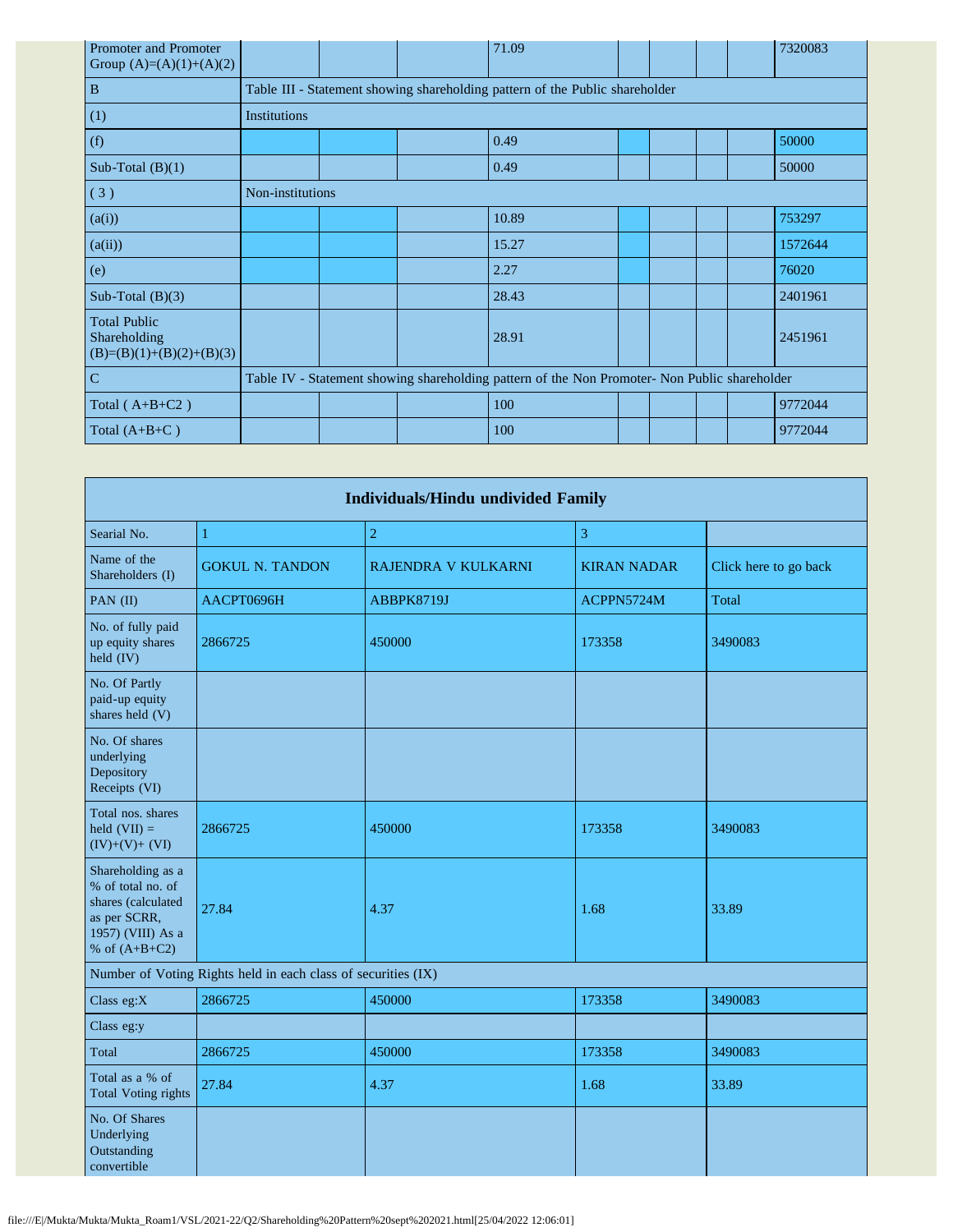| securities $(X)$                                                                                                                                                                         |                                                         |                       |                       |         |
|------------------------------------------------------------------------------------------------------------------------------------------------------------------------------------------|---------------------------------------------------------|-----------------------|-----------------------|---------|
| No. of Shares<br>Underlying<br>Outstanding<br>Warrants (Xi)                                                                                                                              |                                                         |                       |                       |         |
| No. Of Shares<br>Underlying<br>Outstanding<br>convertible<br>securities and No.<br>Of Warrants (Xi)<br>(a)                                                                               |                                                         |                       |                       |         |
| Shareholding, as a<br>% assuming full<br>conversion of<br>convertible<br>securities (as a<br>percentage of<br>diluted share<br>capital) (XI)=<br>$(VII)+(Xi)(a)$ As a<br>% of $(A+B+C2)$ | 27.84                                                   | 4.37                  | 1.68                  | 33.89   |
| Number of Locked in shares (XII)                                                                                                                                                         |                                                         |                       |                       |         |
| No. $(a)$                                                                                                                                                                                |                                                         |                       |                       |         |
| As a % of total<br>Shares held (b)                                                                                                                                                       |                                                         |                       |                       |         |
|                                                                                                                                                                                          | Number of Shares pledged or otherwise encumbered (XIII) |                       |                       |         |
| No. $(a)$                                                                                                                                                                                |                                                         |                       |                       |         |
| As a % of total<br>Shares held (b)                                                                                                                                                       |                                                         |                       |                       |         |
| Number of equity<br>shares held in<br>dematerialized<br>form (XIV)                                                                                                                       | 2866725                                                 | 450000                | 173358                | 3490083 |
| Reason for not providing PAN                                                                                                                                                             |                                                         |                       |                       |         |
| Reason for not<br>providing PAN                                                                                                                                                          |                                                         |                       |                       |         |
| Shareholder type                                                                                                                                                                         | Promoter                                                | <b>Promoter Group</b> | <b>Promoter Group</b> |         |

| Any Other (specify)                                         |                         |                                                                   |                       |  |  |  |  |  |  |  |
|-------------------------------------------------------------|-------------------------|-------------------------------------------------------------------|-----------------------|--|--|--|--|--|--|--|
| Searial No.                                                 |                         | $\overline{2}$                                                    |                       |  |  |  |  |  |  |  |
| Category                                                    | <b>Bodies Corporate</b> | <b>Bodies Corporate</b>                                           | Click here to go back |  |  |  |  |  |  |  |
| Name of the<br>Shareholders (I)                             |                         | M R CAPITAL PRIVATE LIMITED VIRTUAL SOFTWARE AND TRAINING PVT LTD |                       |  |  |  |  |  |  |  |
| PAN $(II)$                                                  | AAACM4738Q              | AAACV8390F                                                        | Total                 |  |  |  |  |  |  |  |
| No. of the<br>Shareholders (I)                              |                         |                                                                   | 2                     |  |  |  |  |  |  |  |
| No. of fully paid<br>up equity shares<br>$\text{held (IV)}$ | 80000                   | 3750000                                                           | 3830000               |  |  |  |  |  |  |  |
| No. Of Partly<br>paid-up equity<br>shares held (V)          |                         |                                                                   |                       |  |  |  |  |  |  |  |
| No. Of shares<br>underlying                                 |                         |                                                                   |                       |  |  |  |  |  |  |  |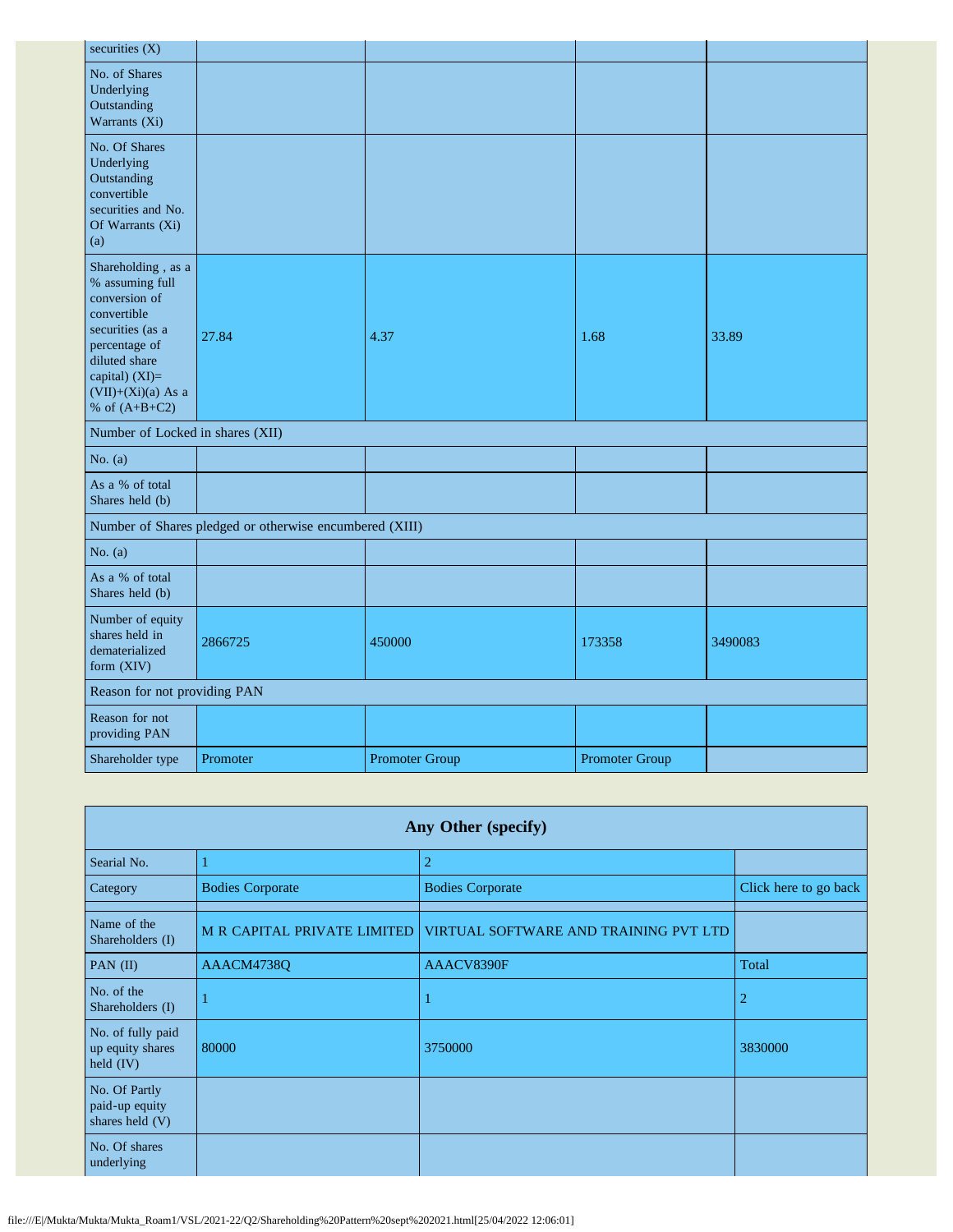| Depository<br>Receipts (VI)                                                                                                                                                          |                                                               |          |         |  |  |
|--------------------------------------------------------------------------------------------------------------------------------------------------------------------------------------|---------------------------------------------------------------|----------|---------|--|--|
| Total nos. shares<br>held $(VII) =$<br>$(IV)+(V)+(VI)$                                                                                                                               | 80000                                                         | 3750000  | 3830000 |  |  |
| Shareholding as a<br>% of total no. of<br>shares (calculated<br>as per SCRR,<br>1957) (VIII) As a<br>% of $(A+B+C2)$                                                                 | 0.78                                                          | 36.42    | 37.19   |  |  |
|                                                                                                                                                                                      | Number of Voting Rights held in each class of securities (IX) |          |         |  |  |
| Class eg: X                                                                                                                                                                          | 80000                                                         | 3750000  | 3830000 |  |  |
| Class eg:y                                                                                                                                                                           |                                                               |          |         |  |  |
| Total                                                                                                                                                                                | 80000                                                         | 3750000  | 3830000 |  |  |
| Total as a % of<br><b>Total Voting rights</b>                                                                                                                                        | 0.78                                                          | 36.42    | 37.19   |  |  |
| No. Of Shares<br>Underlying<br>Outstanding<br>convertible<br>securities (X)                                                                                                          |                                                               |          |         |  |  |
| No. of Shares<br>Underlying<br>Outstanding<br>Warrants (Xi)                                                                                                                          |                                                               |          |         |  |  |
| No. Of Shares<br>Underlying<br>Outstanding<br>convertible<br>securities and No.<br>Of Warrants (Xi)<br>(a)                                                                           |                                                               |          |         |  |  |
| Shareholding, as a<br>% assuming full<br>conversion of<br>convertible<br>securities (as a<br>percentage of<br>diluted share<br>capital) (XI)=<br>$(VII)+(X)$ As a %<br>of $(A+B+C2)$ | 0.78                                                          | 36.42    | 37.19   |  |  |
| Number of Locked in shares (XII)                                                                                                                                                     |                                                               |          |         |  |  |
| No. $(a)$                                                                                                                                                                            |                                                               |          |         |  |  |
| As a % of total<br>Shares held (b)                                                                                                                                                   |                                                               |          |         |  |  |
| Number of Shares pledged or otherwise encumbered (XIII)                                                                                                                              |                                                               |          |         |  |  |
| No. $(a)$                                                                                                                                                                            |                                                               |          |         |  |  |
| As a % of total<br>Shares held (b)                                                                                                                                                   |                                                               |          |         |  |  |
| Number of equity<br>shares held in<br>dematerialized<br>form (XIV)                                                                                                                   | 80000                                                         | 3750000  | 3830000 |  |  |
| Reason for not providing PAN                                                                                                                                                         |                                                               |          |         |  |  |
| Reason for not<br>providing PAN                                                                                                                                                      |                                                               |          |         |  |  |
| Shareholder type                                                                                                                                                                     | Promoter Group                                                | Promoter |         |  |  |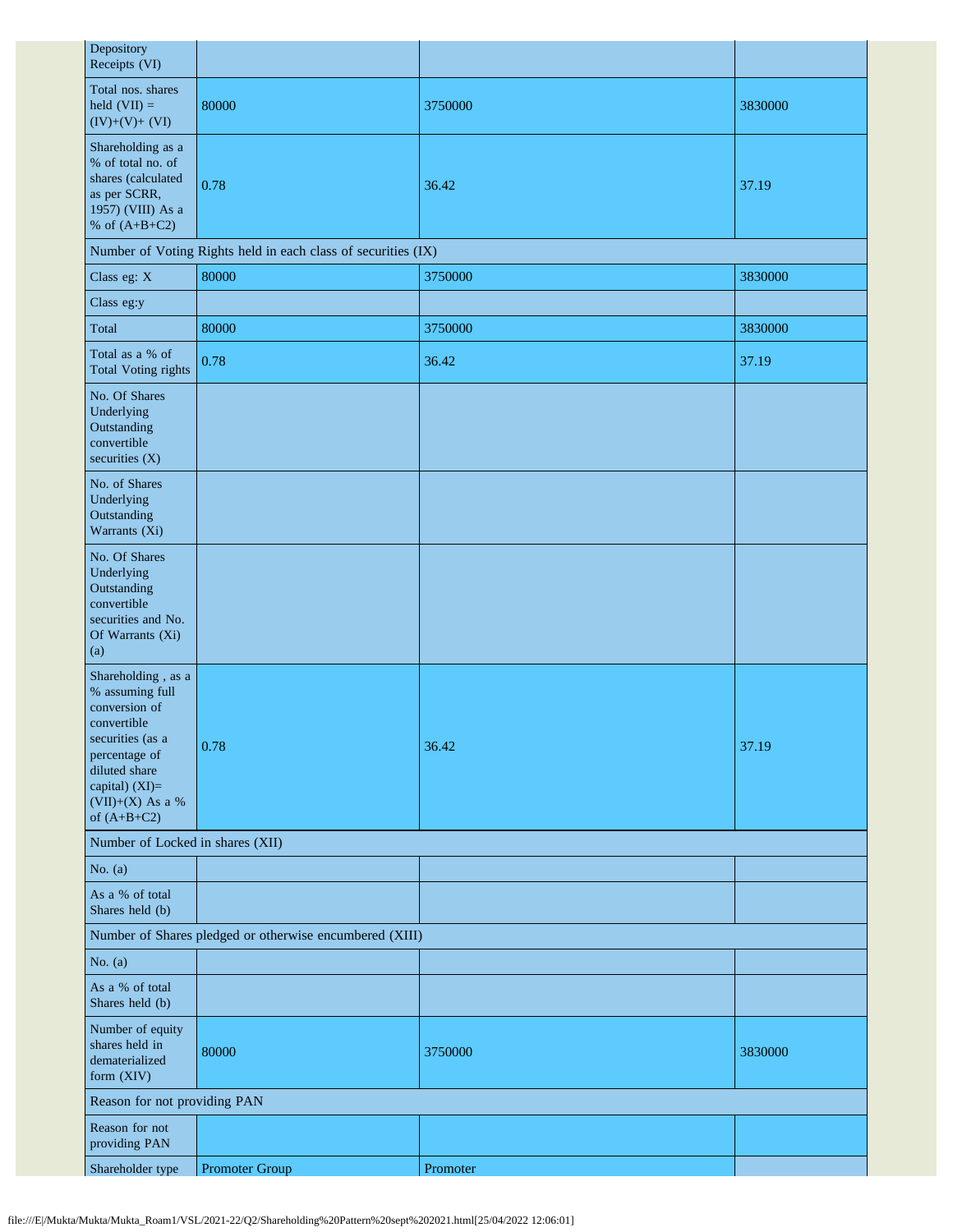| Individuals - ii. Individual shareholders holding nominal share capital in excess of Rs. 2 lakhs.                                                                                      |                                                               |                            |                                        |                                    |                                 |                          |
|----------------------------------------------------------------------------------------------------------------------------------------------------------------------------------------|---------------------------------------------------------------|----------------------------|----------------------------------------|------------------------------------|---------------------------------|--------------------------|
| Searial No.                                                                                                                                                                            | 1                                                             | $\overline{2}$             | 3                                      | $\overline{4}$                     | 5                               |                          |
| Name of the<br>Shareholders (I)                                                                                                                                                        | <b>ASHOK KUMAR</b><br><b>ANAND</b>                            | <b>MAJ GEN A</b><br>L SURI | REETMOHINDER SINGH<br><b>AHLUWALIA</b> | <b>SNEHALATHA</b><br><b>SINGHI</b> | <b>MANPREET</b><br><b>SINGH</b> | Click here to<br>go back |
| PAN $(II)$                                                                                                                                                                             | AAEPA7979A                                                    | ABIPS3117K                 | ADFPA6920K                             | AJMPS0427Q                         | AQJPS4912L                      | Total                    |
| No. of fully paid<br>up equity shares<br>held (IV)                                                                                                                                     | 300000                                                        | 247230                     | 403149                                 | 169751                             | 150000                          | 1270130                  |
| No. Of Partly<br>paid-up equity<br>shares held (V)                                                                                                                                     |                                                               |                            |                                        |                                    |                                 |                          |
| No. Of shares<br>underlying<br>Depository<br>Receipts (VI)                                                                                                                             |                                                               |                            |                                        |                                    |                                 |                          |
| Total nos. shares<br>held $(VII) =$<br>$(IV)+(V)+(VI)$                                                                                                                                 | 300000                                                        | 247230                     | 403149                                 | 169751                             | 150000                          | 1270130                  |
| Shareholding as a<br>% of total no. of<br>shares (calculated<br>as per SCRR,<br>1957) (VIII) As a<br>% of $(A+B+C2)$                                                                   | 2.91                                                          | 2.4                        | 3.91                                   | 1.65                               | 1.46                            | 12.33                    |
|                                                                                                                                                                                        | Number of Voting Rights held in each class of securities (IX) |                            |                                        |                                    |                                 |                          |
| Class eg: X                                                                                                                                                                            | 300000                                                        | 247230                     | 403149                                 | 169751                             | 150000                          | 1270130                  |
| Class eg:y                                                                                                                                                                             |                                                               |                            |                                        |                                    |                                 |                          |
| Total                                                                                                                                                                                  | 300000                                                        | 247230                     | 403149                                 | 169751                             | 150000                          | 1270130                  |
| Total as a % of<br><b>Total Voting rights</b>                                                                                                                                          | 2.91                                                          | 2.4                        | 3.91                                   | 1.65                               | 1.46                            | 12.33                    |
| No. Of Shares<br>Underlying<br>Outstanding<br>convertible<br>securities (X)                                                                                                            |                                                               |                            |                                        |                                    |                                 |                          |
| No. of Shares<br>Underlying<br>Outstanding<br>Warrants (Xi)                                                                                                                            |                                                               |                            |                                        |                                    |                                 |                          |
| No. Of Shares<br>Underlying<br>Outstanding<br>convertible<br>securities and No.<br>Of Warrants (Xi)<br>(a)                                                                             |                                                               |                            |                                        |                                    |                                 |                          |
| Shareholding, as a<br>% assuming full<br>conversion of<br>convertible<br>securities (as a<br>percentage of<br>diluted share<br>capital) $(XI)=$<br>$(VII)+(X)$ As a %<br>of $(A+B+C2)$ | 2.91                                                          | 2.4                        | 3.91                                   | 1.65                               | 1.46                            | 12.33                    |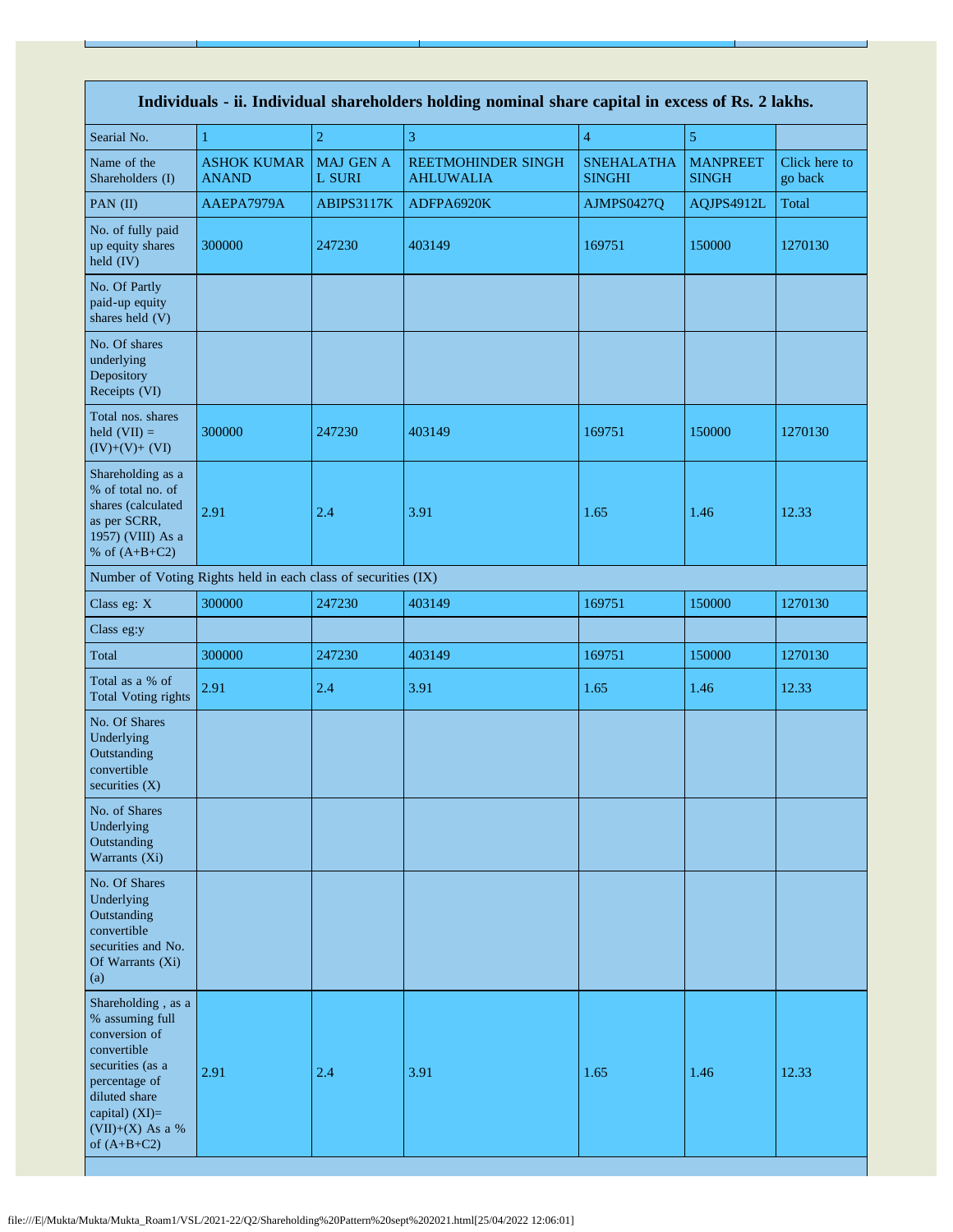| Number of Locked in shares (XII)                                     |        |        |        |        |        |         |  |
|----------------------------------------------------------------------|--------|--------|--------|--------|--------|---------|--|
| No. $(a)$                                                            |        |        |        |        |        |         |  |
| As a % of total<br>Shares held (b)                                   |        |        |        |        |        |         |  |
| Number of equity<br>shares held in<br>dematerialized<br>form $(XIV)$ | 300000 | 247230 | 403149 | 169751 | 150000 | 1270130 |  |
| Reason for not providing PAN                                         |        |        |        |        |        |         |  |
| Reason for not<br>providing PAN                                      |        |        |        |        |        |         |  |

| Any Other (specify)                                                                                                  |                         |                           |                         |                       |  |  |  |
|----------------------------------------------------------------------------------------------------------------------|-------------------------|---------------------------|-------------------------|-----------------------|--|--|--|
| Searial No.                                                                                                          | 1                       | $\overline{c}$            | 3                       |                       |  |  |  |
| Category                                                                                                             | <b>Bodies Corporate</b> | Non-Resident Indian (NRI) | <b>Clearing Members</b> |                       |  |  |  |
| Category / More<br>than 1 percentage                                                                                 | Category                | Category                  | Category                |                       |  |  |  |
| Name of the<br>Shareholders (I)                                                                                      |                         |                           |                         | Click here to go back |  |  |  |
| PAN (II)                                                                                                             |                         |                           |                         | Total                 |  |  |  |
| No. of the<br>Shareholders (I)                                                                                       | 33                      | 47                        | $\sqrt{5}$              | 85                    |  |  |  |
| No. of fully paid<br>up equity shares<br>held (IV)                                                                   | 75342                   | 154300                    | 4178                    | 233820                |  |  |  |
| No. Of Partly<br>paid-up equity<br>shares held (V)                                                                   |                         |                           |                         |                       |  |  |  |
| No. Of shares<br>underlying<br>Depository<br>Receipts (VI)                                                           |                         |                           |                         |                       |  |  |  |
| Total nos. shares<br>held $(VII) =$<br>$(IV)+(V)+(VI)$                                                               | 75342                   | 154300                    | 4178                    | 233820                |  |  |  |
| Shareholding as a<br>% of total no. of<br>shares (calculated<br>as per SCRR,<br>1957) (VIII) As a<br>% of $(A+B+C2)$ | 0.73                    | 1.5                       | 0.04                    | 2.27                  |  |  |  |
| Number of Voting Rights held in each class of securities (IX)                                                        |                         |                           |                         |                       |  |  |  |
| Class eg: X                                                                                                          | 75342                   | 154300                    | 4178                    | 233820                |  |  |  |
| Class eg:y                                                                                                           |                         |                           |                         |                       |  |  |  |
| Total                                                                                                                | 75342                   | 154300                    | 4178                    | 233820                |  |  |  |
| Total as a % of<br><b>Total Voting rights</b>                                                                        | 0.73                    | 1.5                       | 0.04                    | 2.27                  |  |  |  |
| No. Of Shares<br>Underlying<br>Outstanding<br>convertible<br>securities $(X)$                                        |                         |                           |                         |                       |  |  |  |
| No. of Shares<br>Underlying                                                                                          |                         |                           |                         |                       |  |  |  |